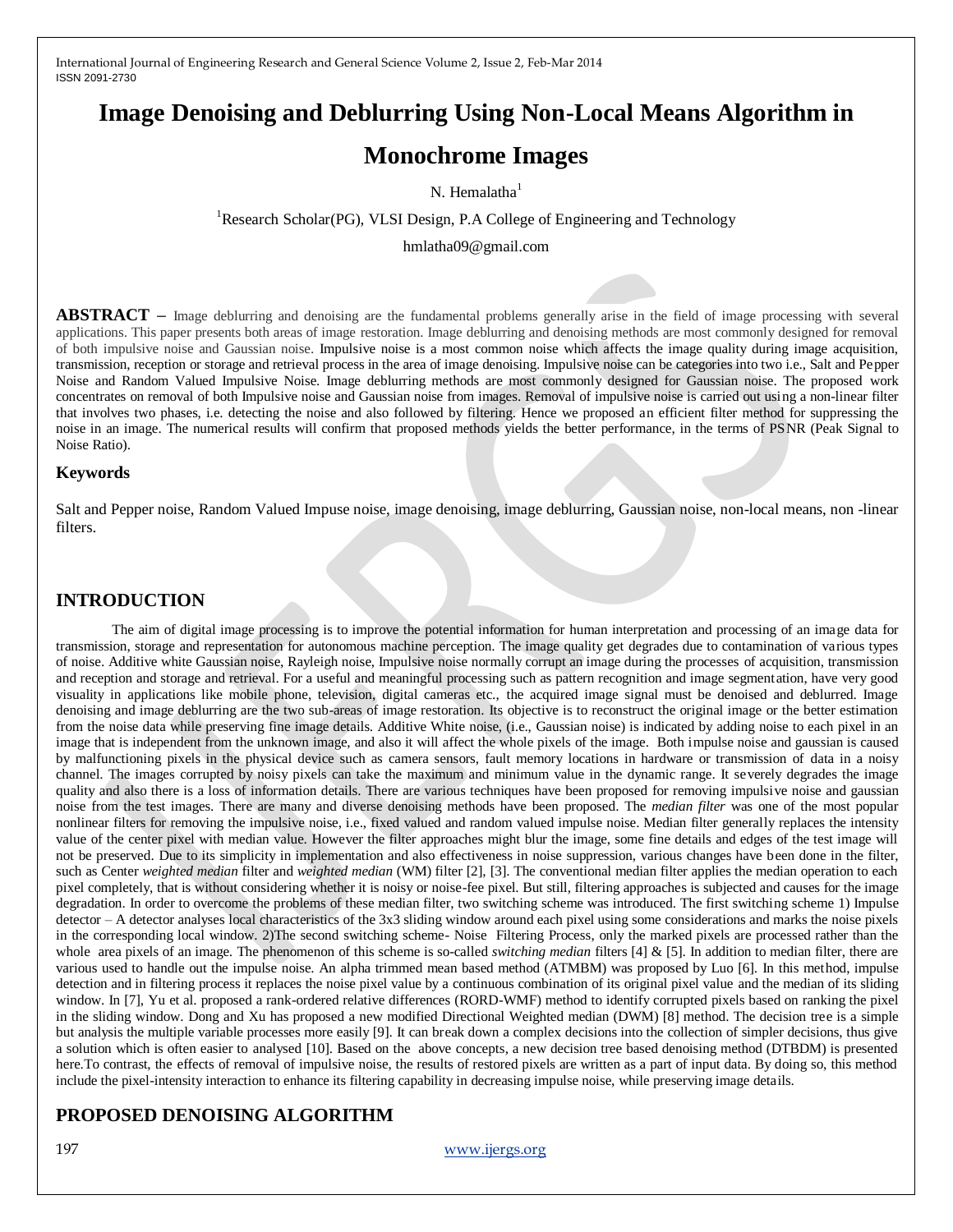Gaussian noise is equally distributed over the signal. Impulsive noise is denoted by changing part of an image pixel with noisy values, this noise affects image pixel by pixel not the whole area of an image. Such noise is introduced during an acquisition process or due to transmission errors. Impulsive noise can be classified as fixed valued impulse noise and Variable type impulse noise .An image containing noise can be described as follows: ╭

$$
x(i,j) = \begin{cases} \eta(i,j) & \text{probability } p \\ \eta(i,j) & \text{probability } 1-p \end{cases}
$$
 (1)

where x(i, j) denotes a corrupted image pixel, y(i, j) denotes a uncorrupted image pixel and η(i, j) denotes a corrupted pixel at the location (*i, j*).In fixed value impulse noise, corrupted pixels take either minimum or maximum values i.e.  $\eta(i, j) \in \{N_{min}, N_{max}\}\$ , and for variable type impulse noise,(i.e.,RVIN) corrupted pixels take any value within the range minimum to maximum value i.e.,  $\eta_{i,j} \in [N_{min}, N_{max}]$ , where  $N_{min}$  and  $N_{max}$ denote the lowest and the highest pixel values within the specified range respectively .



Hence, it is little difficult to remove variable type impulse noise rather than fixed value impulse noise. For the preservation of fine image details and also suppression of noise is the main challenging phenomenon. The difference between fixed value and variable type impulse noise are represented in Fig. 1. In the case of fixed value impulse noise, the pixel is replaced with noise may be either  $N_{min}(0)$  or  $N_{max}(255)$ , where as in variable type impulse noise situation it may range from  $N_{min}$  to  $N_{max}$ . Suppressing variable type impulse noise is more difficult than removing fixed-valued impulse noise. The differences in gray levels between a corrupted pixel and its uncorrupted neighbors are significant most of the times.

#### **Noise Detection Scheme**

Normally, two concerns are included in developing a determination process. First, it determines, its measure by using statistical parameter to capture and also to represent the local property of region. Second, a procedure to determine a threshold value for an unknown image. The existing denoising methods use many different approach to determine whether a given image pixel is a noisy one in this sense. Based on two-state methods, the new impulse detectors that is attempt to indicate each image pixel as either corrupted or an uncorrupted pixel. The phenomenon of these two methods is to determine image pixels to be significant. One of the simplest and most inherent methods is to compare a image pixel's intensity with the median pixel intensity in its neighborhood. Another relative complex method such as the ACWM, DWM and DTBDM use more complex criteria to conclude whether a pixel is an impulsive one. However, this approach is simple or complex, each image pixel is decided under the same decision, without considering the property of each image pixel. Furthermore, these existing methods are resulted poor performance, when the density of is high. In fact, the level of impulse noise in an image is different. Some pixels look more like corrupted pixels, and some do not look like corrupted pixels. Theoretically, for separate levels, independent decision rules should be adopted. Hence, prior to making a decision, all pixels should be grouped based on the level of how impulsive-like. Then, in different group, adopt different decision rules. In statistics, there are various methods for detecting outliers. Among them, a conventional measure of the outlyingness of an observation with respect to a sample is the ratio between its distance to the sample mean and standard deviation (SD). Due to the statistics, the impulse noise can be detected easily. In response to the aspects aforementioned, a novel detection paper mechanism for impulse noise is proposed in this paper. The flowchart of denoising algorithm is shown in Fig. 2.

A new detection mechanism has been proposed based on the new statistics. Most of the existing detection methods are often realized by comparing certain number of local neighborhood statistics to the same number of corresponding thresholds. However, all these existing detection methods mentioned above, deal with every pixel under the same rule without considering the outlyingness differences among the pixels. The proposed detection mechanism describes the outlyingness of the pixels and divides the pixels into four clusters based on the ROR values. The simple absolute deviation to the median is used to identify the impulsive noise in each cluster. In fact, according to the principle of the proposed detection mechanism, different decision rules could be adopted in different clusters. Therefore, to choose a suitable decision rule of every cluster, the median filter analysis and the detection method in DWM are used to get better results. Detecting one by one pixel can get good results, but the efficiency may be low. Therefore, a new detection pattern has been proposed that detects all the noisy pixels once in the block, and this method could be called as the block-wise pattern. For good performance, the capability of noise detection is very important. Here, the new detection method is compared with other methods like DTBDM. A new impulse detector should be able to detect most of the corrupted pixels as possible. If there are too many undetected noisy pixels, these pixels will lead to the presence of noticeable noise patches. Compared to other methods the proposed method can identify most of the noisy pixels. The results show that our method is more robust to the noise ratio than the other methods.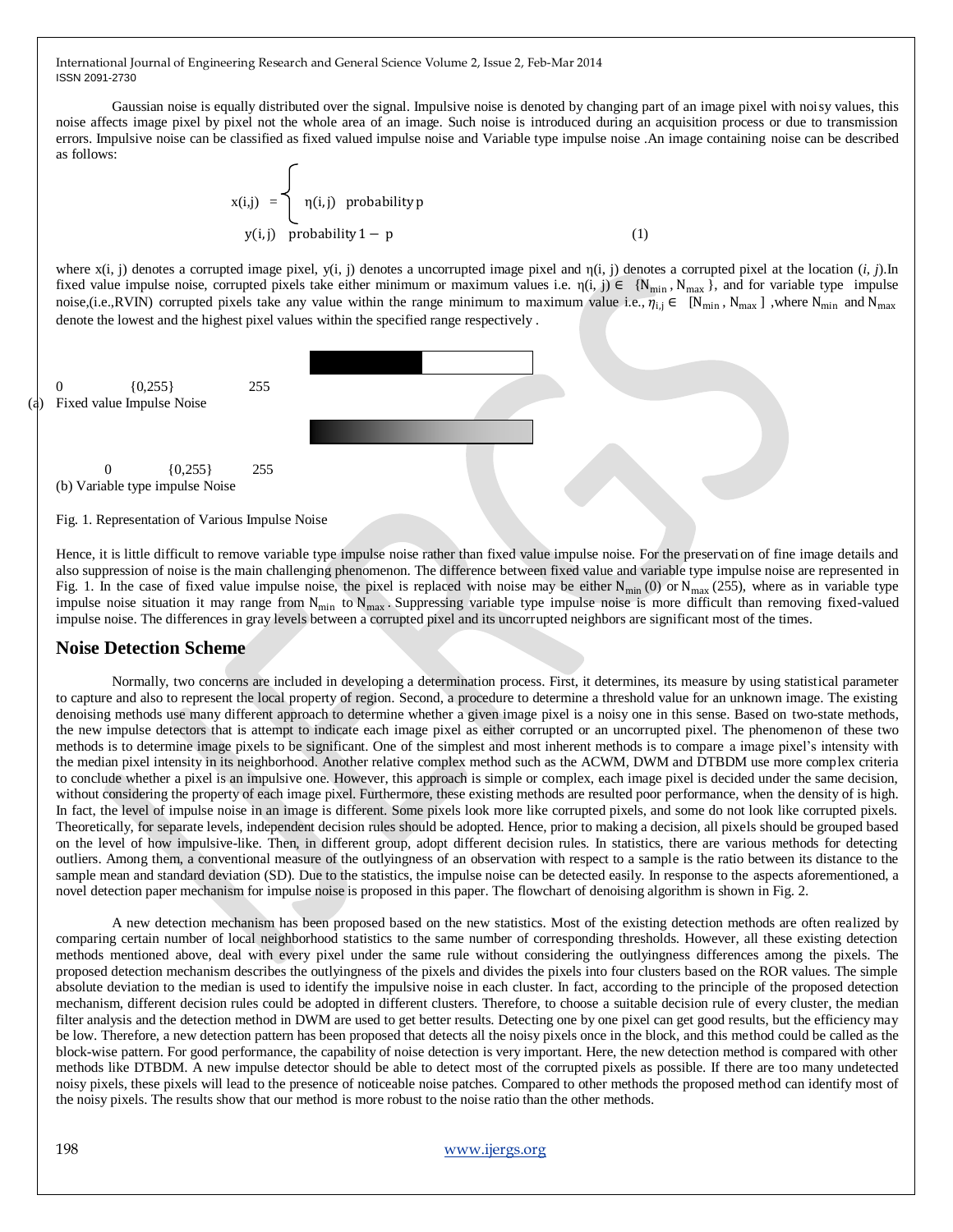## **Non-Local Means Filtering (NLM)**

Basically, the NL-means filter estimates an uncorrupted intensity as average weighted for all pixel in the image, and the weighted value are proportional to the similarity between the neighbor pixel value being processed and the surrounding pixels of neighbor pixels. However, these nonlocal means filtering method are very efficient in preserving image details when denoising. This filtering method also to remove combination of impulse and Gaussian noise. The best solution could be to locally varying parameters, so that they are primely tuned to remove the particular amount and various noises present in each part of the image.

### **DEBLURRING ALGORITHM**

Image deblurring is the exercise of processing the whole image to view it a better representation of the section. In this process of restoring the original sharp image a mathematical model of the blurring is used. So, first a mathematical model is devised that relates, the



Fig. 2. Flowchart of denoising algorithm

given blurred image to the unknown true image. Image Deblurring techniques are sensitive to noise, yet a small amount of noise, which is unavoidable in low-light conditions, can disintegrate the quality of gaussian blur kernel estimation dramatically. Iteratively deblur and denoised, a blurry and noisy image. However, directly applying image denoising methods often slightly damages the blur information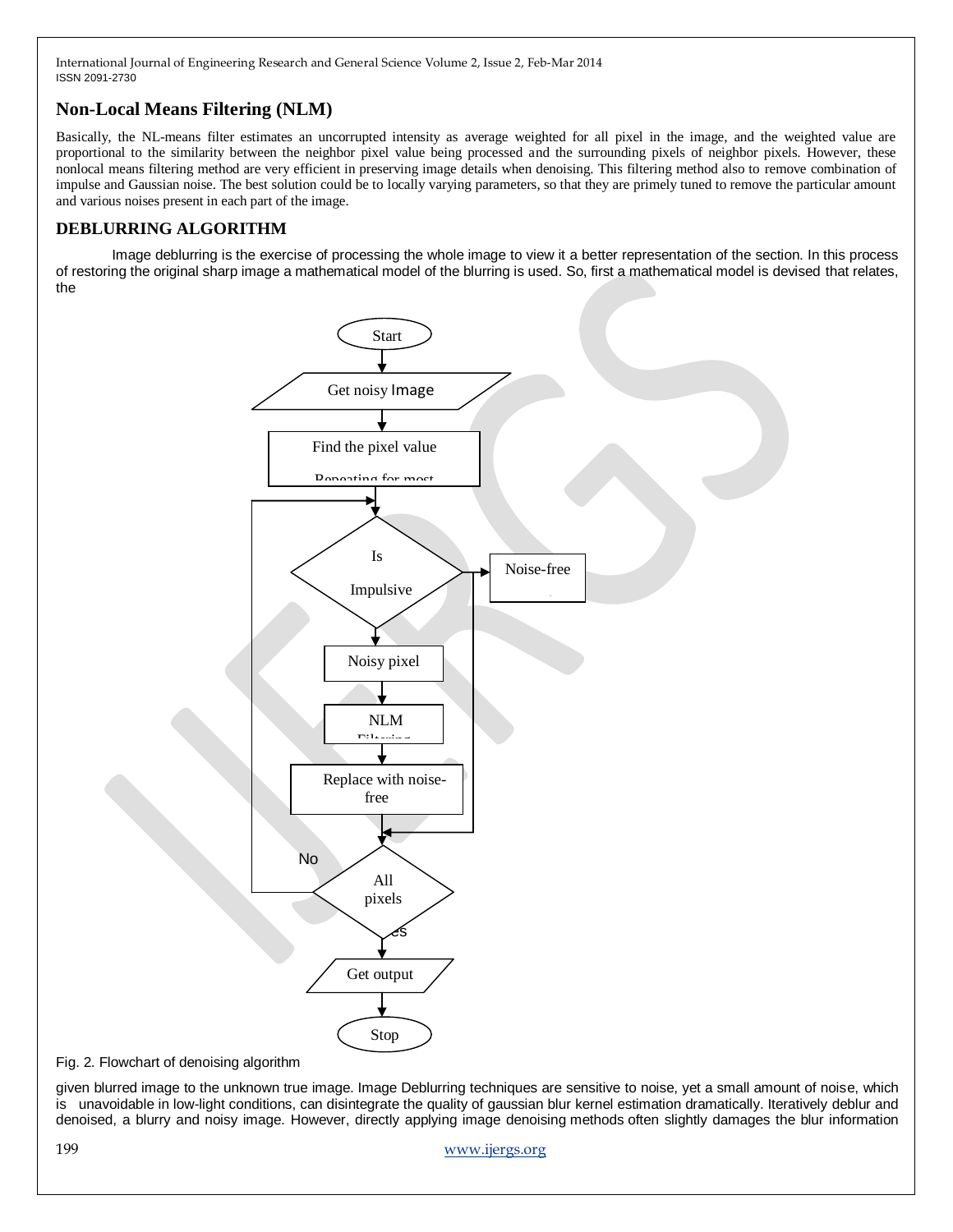that is removed from the original image, leading to kernel estimation. A new method is proposed for handling noise in image deblurring based on new theoretical and practical insights. The key observation is that applying an iterative filtering process, so that the noise level in an image get greatly reduces, while preserving the blur information in the statiscally independent direction to the filter. A nonlocal self similarity constraint is combine with non-locally centralized sparse representation (NCSR) is proposed. The proposed image deblurring methods are effective in restoring image structures from blurred image data. However, they tend to over smooth the local image details. This drawback is overcome by combining iterative shrinkage regularization with a NL self-similarity constraint, which helps to sharpen image edges and restore the fine details. Experimental results validate the performance of the proposed approach in both evaluation indexes and visual quality. As mentioned in Table II and Table III, that our algorithm achieves higher performance quality results than existing methods on blurry and noisy images.

#### **EXPERIMENTAL RESULTS**

#### **Image Denoising**

The proposed NLM method is compared with developed existing denoising methods, including the ACWM (Adaptive Center Weighted Median), DWM (Directional Weighted Median), and DTBDM (Decision Tree Based Denoising Method) and shown the resulted image and graph in Fig. 3,Fig. 4 ,Fig.5 and Fig.6. A set of standard and real images are commonly used in the review of image denoising. The results of various denoising methods are described in Table II. From the Table II, the proposed NLM has achieved highly competitive denoising performance.

level of noise densities

#### TABLE I

PSNR (dB) results for cameraman image on different

| <b>Noise Density</b><br>(%) | <b>Median Filter</b>  | <b>DWM</b> | <b>DTBDM</b> | <b>NLM</b> |
|-----------------------------|-----------------------|------------|--------------|------------|
| 5                           | 26.85                 | 27.08      | 36.21        | 38.26      |
| 10                          | 26.21                 | 26.59      | 32.89        | 34.19      |
| 15                          | 25.73                 | 25.76      | 31.35        | 32.01      |
| 20                          | 24.57                 | 25.15      | 30.18        | 30.47      |
| 50                          | 18.19                 | 18.33      | 24.28        | 29.62      |
| 70                          | 14.32                 | 14.53      | 20.89        | 26.17      |
| 90                          | 11.73<br><b>STARS</b> | 11.75      | 14.52        | 23.39      |

#### **Image Deblurring**

The deblurring methods is applied to the simulated blurred images and compare the proposed method with BM3D and shown the resulted image in Fig. 6. In the simulated image deblurring, two generally used blur kernels are 9×9 uniform blur kernel and 2D Gaussian function (nontruncated) with standard deviation is used for simulations. The results of various deblurring methods are reported in Table IV. From Table IV, the proposed method has achieved highly competitive deblurring performance.

#### TABLE II

Comparative Results in PSNR (dB) of Image Corrupted by 5 Percent Impulses

| Images        |       |       |         |       |
|---------------|-------|-------|---------|-------|
|               | Lena  | Boat  | Peppers | House |
| <b>Method</b> |       |       |         |       |
| Median        | 34.67 | 25.82 | 25.24   | 31.25 |
| <b>DWM</b>    | 35.93 | 30.31 | 27.99   | 34.92 |
| <b>DTBDM</b>  | 36.32 | 35.71 | 31.37   | 40.05 |
| Proposed      | 40.17 | 38.82 | 38.12   | 42.14 |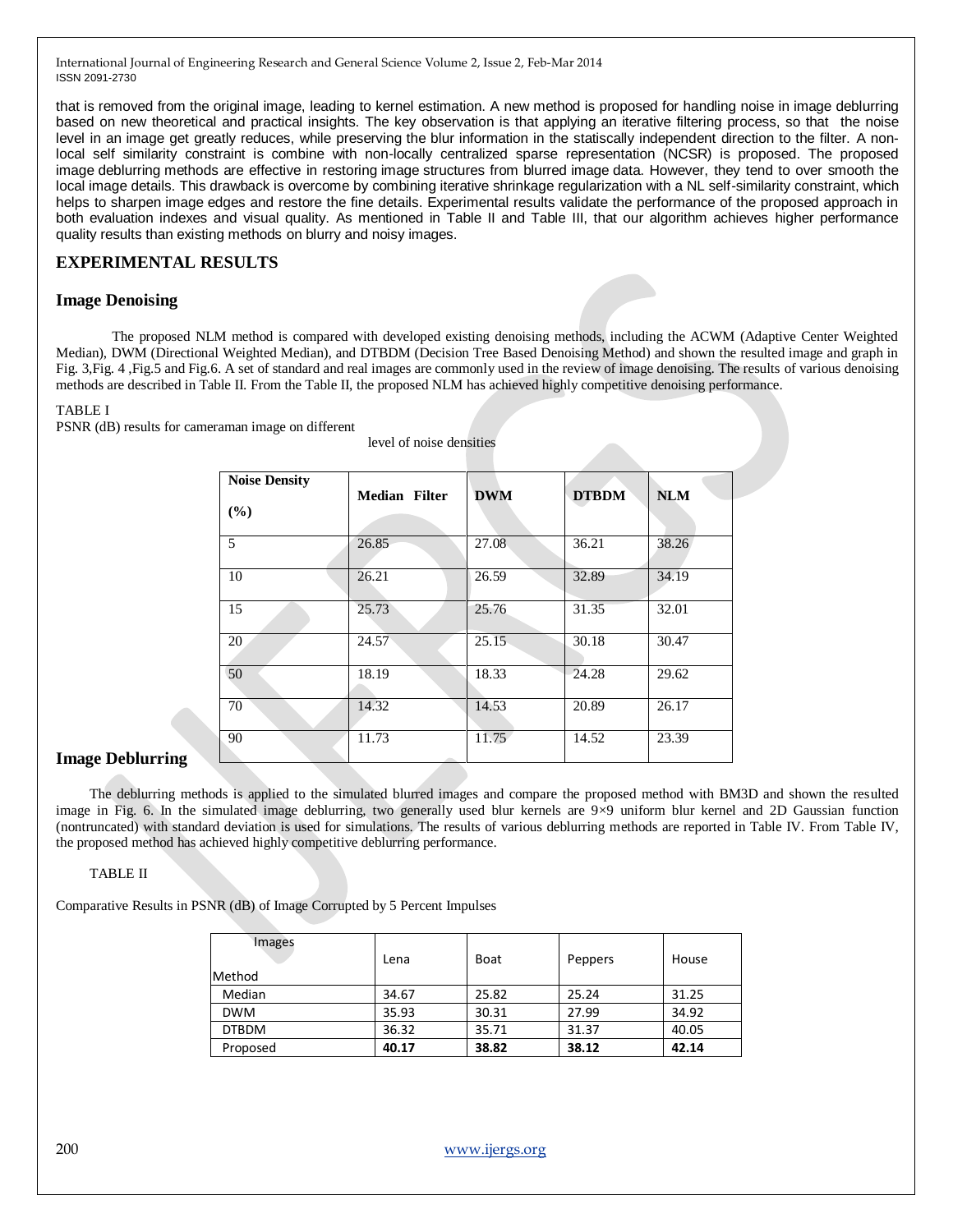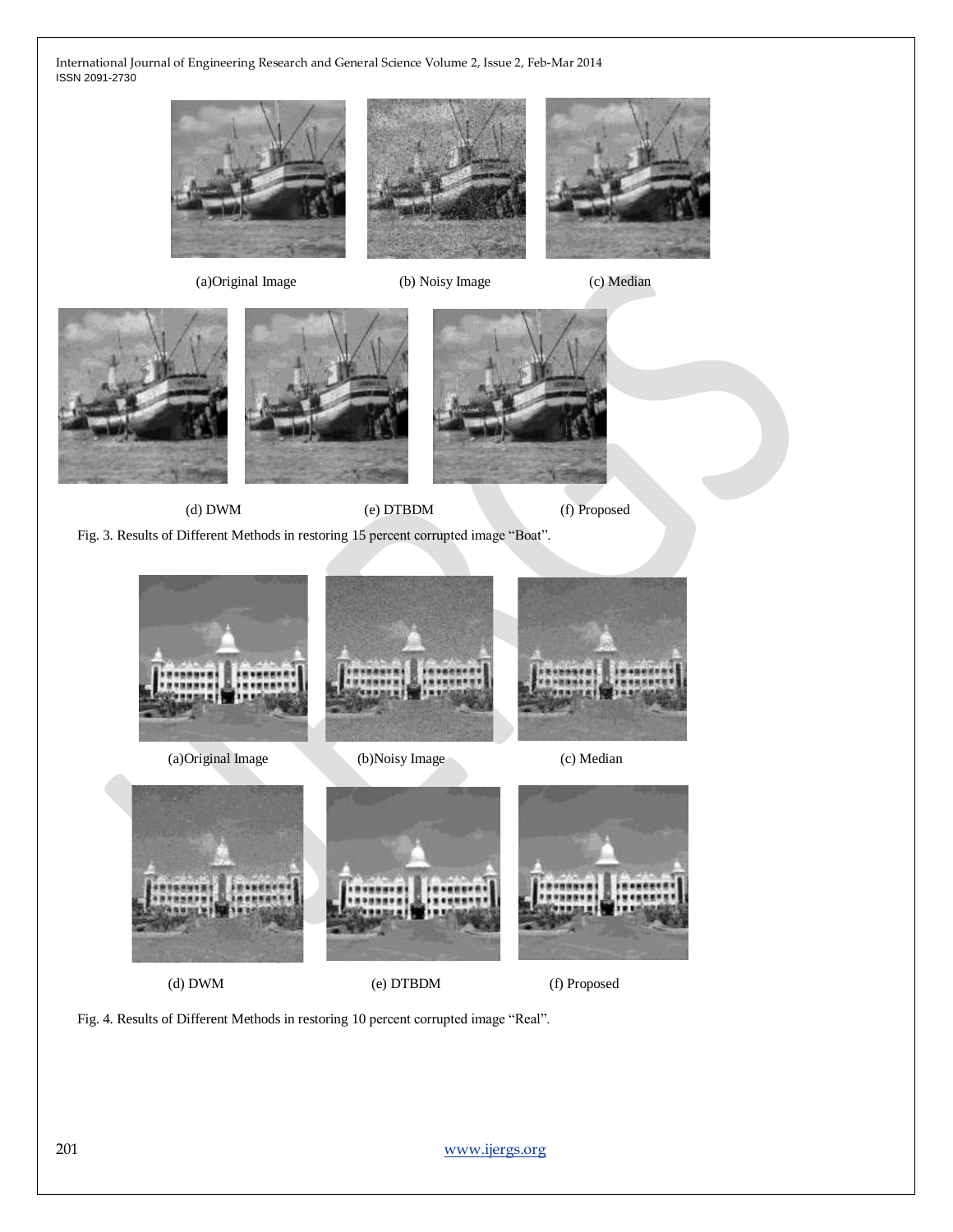#### TABLE III

PSNR (dB) results for lena image on different level of noise densities.(Filtering Without Detection)

| Noise<br>Density | PSNR(dB)              |                      |                             |                  |
|------------------|-----------------------|----------------------|-----------------------------|------------------|
|                  | <b>Noisy</b><br>Image | <b>Median Filter</b> | <b>CWM</b><br><b>Filter</b> | <b>AM Filter</b> |
| 1                | 29.31                 | 35.62                | 37.38                       | 47.70            |
| 5                | 22.34                 | 34.93                | 36.49                       | 42.68            |
| 10               | 19.31                 | 33.97                | 35.25                       | 39.88            |
| 15               | 17.49                 | 32.82                | 33.97                       | 38.11            |
| 20               | 16.25                 | 31.39                | 32.39                       | 36.73            |
| 25               | 15.27                 | 30.18                | 30.60                       | 35.39            |
| 30               | 14.48                 | 28.39                | 28.89                       | 34.38            |





Fig. 5.Comparison graph of various denoising method



(a) Original Image (b) Noisy Image (c) Median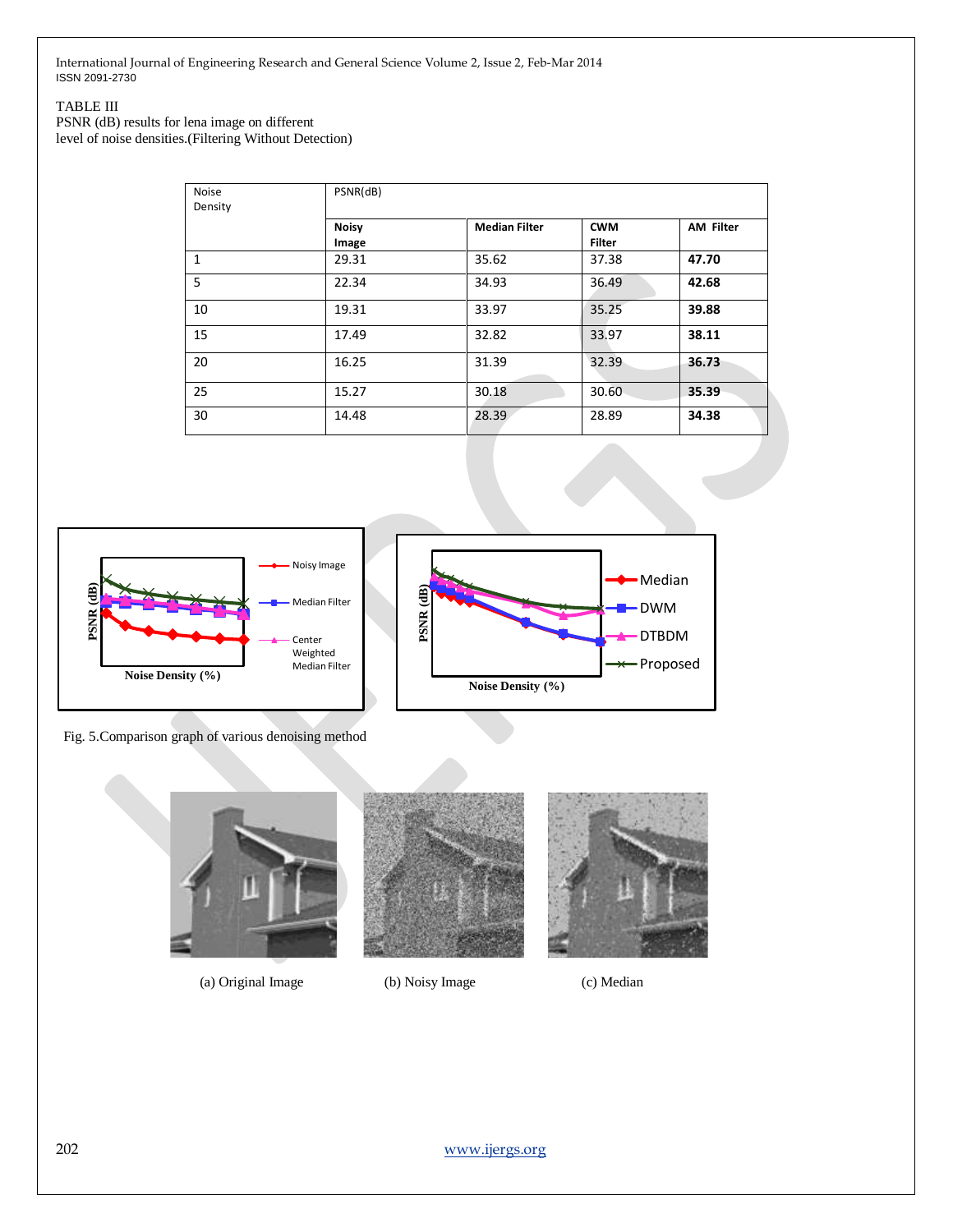

(d) DWM (e) DTBDM (f) Proposed

Fig. 6. Results of Different Methods in restoring 50 percent corrupted image "House".

#### TABLE IV

Comparative Results in PSNR (dB) of deblurring methods

| Images   | Lena  | Boat  | Peppers | House |
|----------|-------|-------|---------|-------|
| Method   |       |       |         |       |
| Noisy    | 20.17 | 23.33 | 20.14   | 20.14 |
| BM3D     | 30.09 | 28.73 | 30.16   | 32.86 |
| Proposed | 32.05 | 29.09 | 31.96   | 34.24 |







**(a)**Original Image (b) Blur image(c)BM3D (d)Proposed Fig. 7.Results of different deblurring performance comparison on "house.